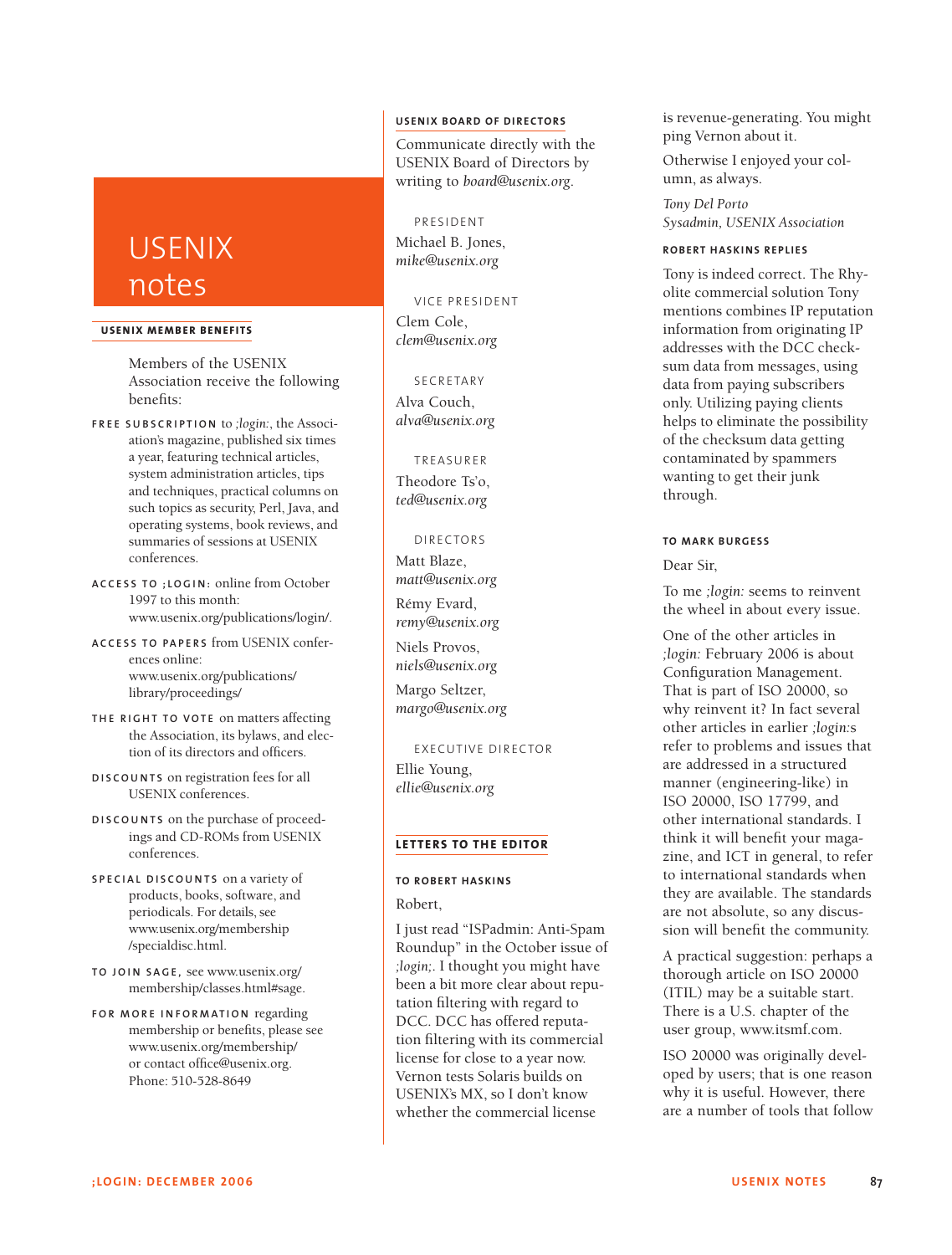the standard and may help implementation.

Until ICT quality is much improved, we are seen as hackers, not professionals.

It would be nice to have an answer, perhaps that I and ISO are both junk?

*Yours very truly, Tore Audun Høie, Ph.D. computer science*

#### **MARK BURGESS REPL I ES**

My answer is simple:

ISO17799 (formerly BS17799) is a standard for heuristic security management in organizations, and ISO20000 (formerly BS15000) is the ITIL reference document. Both of these are high-level, handwaving guidelines about service and business operations. True enough, they pay lip service to configuration management, but the configuration management they refer to is not the same as discussed in *;login:*—it concerns software and information organization and revision/change control. The technical problem covered in *;login:* is more about automation, tuning, and maintenance in operating systems. The principles are somewhat similar, but these ISO documents offer no solutions to implementation, only finger-wagging "should do's" to be complied with.

#### **ADDENDUM TO ANNUAL TECH '06**

## **2006 USENIX ANNUAL TECHNICAL CONFERENCE INVITED TALK**

#### *Hackers and Founders*

*Paul Graham, Y Combinator Summarized by Marc Chiarini*

> *[This summary was inadvertently omitted from the conference summaries published in the October 2006 ;login:. We apologize to the summarizer, the speaker, and our readers.]*

Graham, a well-known hacker and essayist (and all-around nice guy) gave a thought-provoking and at times hilarious talk about the power of the marginal. He began with an observation by his friend Trevor Blackwell. On a trip to the Apple garage, Blackwell who hails from Saskatchewan, was amazed at how dedicated Jobs and Wozniak must have been to work in a garage. "Those guys must have been freezing!" Graham pointed out that the mild climate of Silicon Valley, which has sprouted quite a few famous startups, encourages work on the margins, where there is more incentive to tinker and much less need to justify the use of well-heated indoor spaces. There is a paradox, however: even though many hackers and founders come from and work best on the margins, many also crave acceptance by the mainstream. This is not a good thing; most great ideas come from the margins. Graham made a witty attempt at explaining why this is so and what can be done to encourage the process.

He touched on many core ideas: the disadvantages of "insider" (mainstream) projects, illustrated via analogy with the government commissioning the writing of the Great American Novel; ways of determining in what fields it's worth trying to become an insider, including evaluation of the tests that admit you and the quality of existing insiders (from a practitioner's point of view); why big companies frequently get blind-sided by startups, because the employees continually undergo tests for the wrong qualities; how outsider success hinges on corrupt tests selecting ineffectual insiders with lots of money, followed by fair tests such as the marketplace, where, thanks to the Internet, ideas are increasingly promotable on a level playing field.

Graham provided a veritable guidebook for success as an outsider: In any field, even in those with honest tests for inner-circle admission, outsiders don't have much to lose; they can take risks again and again, with few people noticing their failures. Tradition should generally be shunned, as the state of the art changes much faster these days and the space of possibilities is ever growing. Nor can outsiders allow their lives to become scheduled; it's not good for thinking. Long, uninterrupted blocks of time allow broad tinkering. It's also essential for outsiders to stay in direct contact with the latest platforms, programming languages, and other technologies. Delegation, especially in the starting phases of an "unplanned" project, is a death knell; if you are not doing almost all the work yourself, you stop learning. Outsiders must find problems that can be solved in one person's head (like the Woz building the hardware and software for the Apple II). One way is to focus on the places where tasks are normally divided: create a programming language and, instead of shotgunning it to other hackers, build something useful with it and hand that off. Since outsiders don't have the benefit of highly focused training, they can cast a wide net, creating new interdisciplinary projects for themselves, learning enough in each area to hack together something brand new. Finally, working on small things provides quick gratification and the ability to make do with less.

The remainder of Graham's talk focused on how to make up for what insiders often have—for instance, an audience, money, nonmaterial resources—without becoming like them. His concluding advice was to try just hacking things together; when people complain that you're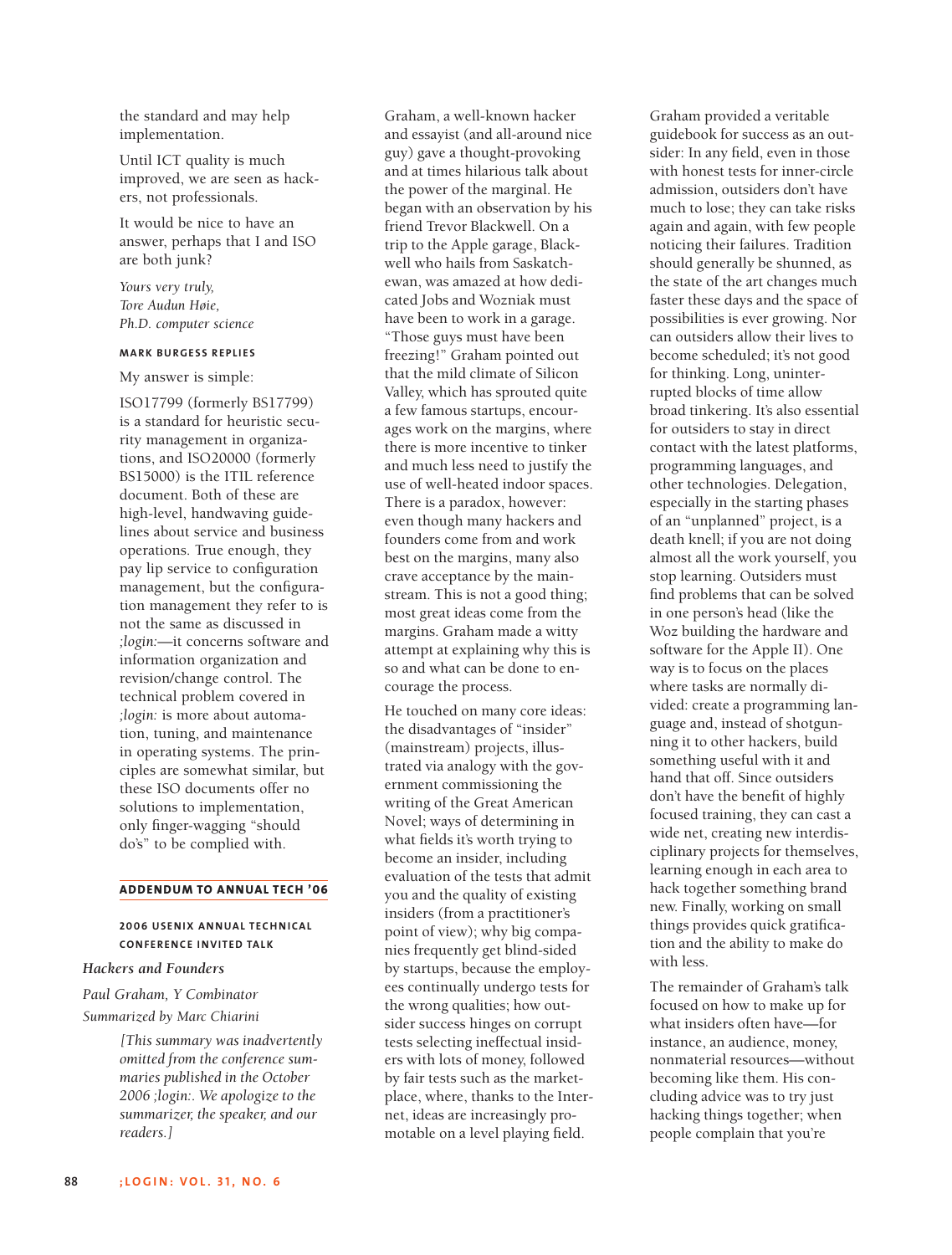unqualified or that what you've been doing is "inappropriate," you know you're on the right track!

In the Q&A, people asked what it takes to be a good startup founder. You need to be unbelievably determined, you have to have a good sense of design, and you have to be outgoing enough to speak with other people. Q: How does one make something marginal catch on? A: Start with other hackers and early adopters (Google was a great example, no marketing, just word of mouth). Q: What is the path to startup success? A: The most important thing is to make something that other people want or, better yet, need. Q: How do you know when to let something you've created run its course or to intervene in its development? A: You cannot hose yourself by opensourcing everything and letting people play. Q: How do you know when something has failed and it's time to try your next foolish idea? A: Collect good friends whose opinion you trust, and always be open to suggestions.

#### **THANKS TO OUR VOLUNTEERS**

## *Ellie Young ellie@usenix.org*

As many of our members know, USENIX's success is attributable to a large number of volunteers, who lend their expertise and support for our conferences, publications, and member services. They work closely with our small staff in bringing you the best there is in the fields of systems research and system administration. Many of you have participated on program committees, steering committees, and subcommittees and in SAGE, as well as contributing to this magazine. We are most grateful to you all. I would like

to make special mention of the following individuals who made significant contributions in 2006.

*The program chairs for our 2006 conferences:*

Larry Peterson and Timothy Roscoe, NSDI '06

Atul Adya and Erich Nahum, 2006 USENIX Annual Technical Conference

Mahadev Satyanarayanan and Nigel Davies, MobiSys 2006

Steven M. Bellovin, SRUTI '06

Matt Blaze and Angelos D. Keromytis, First HotSec Workshop

Dan Wallach and Ron Rivest, first Electronic Voting Technology Workshop

Angelos D. Keromytis, USENIX Security '06

Ted Ts'o, 2006 Linux Kernel Developers Summit

David Andersen and Neil Spring, WORLDS '06

Brian Bershad and Jeff Mogul, OSDI '06

Michi Henning and Maarten van Steen, Middleware 2006

William LeFebvre, LISA '06

*Invited Talks/special track chairs:*

Chris Small and Matt Blaze, Invited Talks for 2006 USENIX Annual Technical Conference

Patrick McDaniel and Gary McGraw, Invited Talks for USENIX Security '06

David N. Blank-Edelman and Doug Hughes, Invited Talks for LISA '06

Philip Kizer, Guru Is In Coordinator for LISA '06

*Some other major contributors:*

Balachander Krishnamurthy for his continued efforts in obtaining sponsorships and providing guidance for SRUTI

Alva Couch for liaising with VEE and HotAC, co-sponsored by **USENIX** 

Avi Rubin and ACCURATE for helping organize our first Electronic Voting Technology Workshop

Peter Honeyman for his efforts in outreach to the international community, e.g., the SANE and Middleware conferences

Michael B. Jones for serving as liaison to the Computing Research Association

Matt Blaze, Clem Cole, Alva Couch, Rémy Evard, Jon "maddog" Hall, Michael B. Jones, Marshall Kirk McKusick, Niels Provos, Margo Seltzer, and Theodore Ts'o for their service on the USENIX Board of Directors in 2006

Jon "maddog" Hall for holding auctions for contributions to the John Lions Chair in Operating Systems at the University of New South Wales

Dan Geer, Theodore Ts'o, and Marshall Kirk McKusick for serving on the USENIX audit committee

Clem Cole, Peter Salus, Keith Packard, John Gilmore, Jim McGinness, and Jon "maddog" Hall for serving on the USENIX awards committee

Rob Kolstad and Don Piele for their work with the USA Computing Olympiad, co-sponsored by USENIX

## **SAGE UPDATE**

Greetings from USENIX. We've been busy, working hard on the upcoming LISA conference and a fantastic new SAGE Web site. Take a look at what's been happening with SAGE.